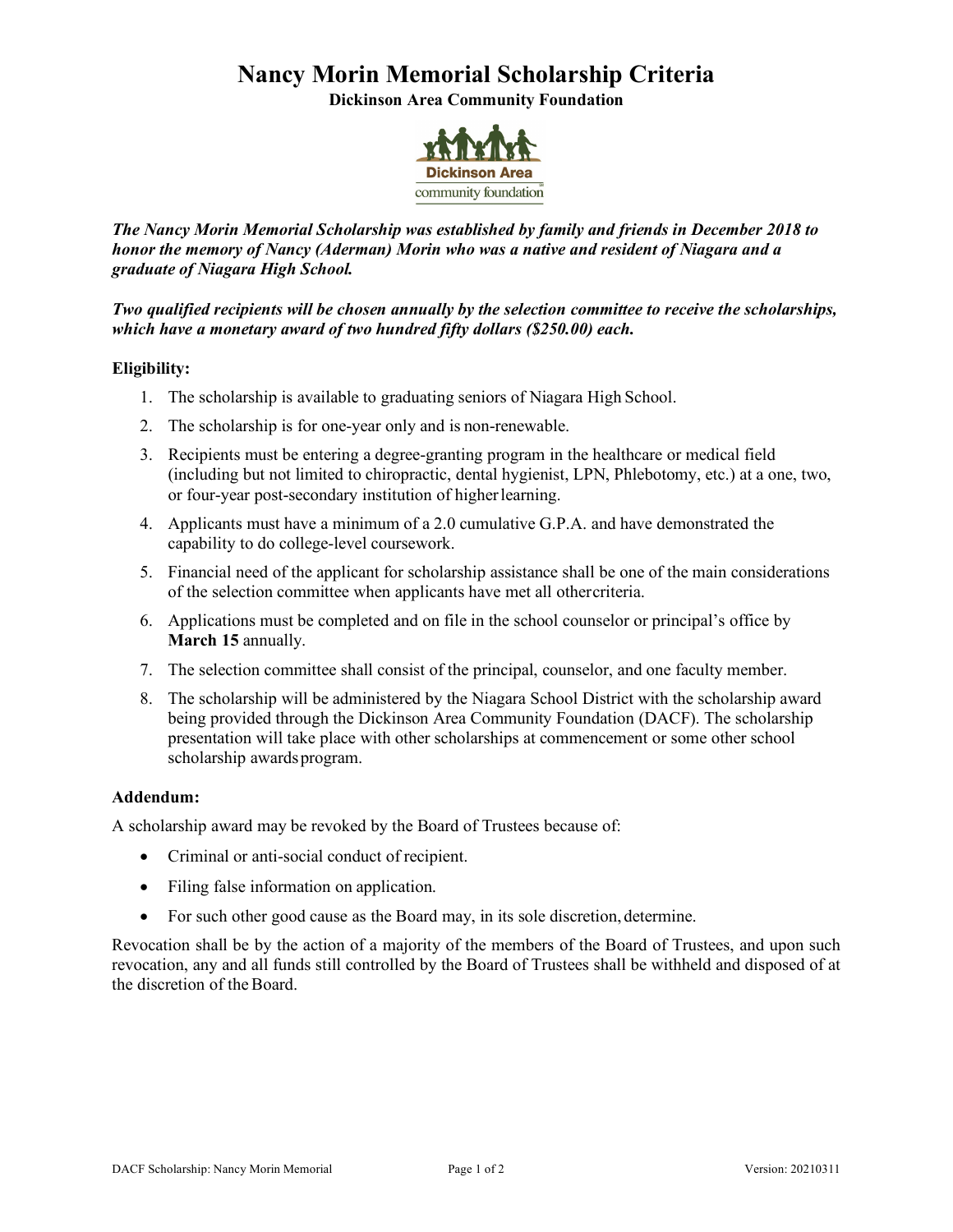

# *Nancy Morin Memorial Scholarship*

### **Completed applications must be submitted by March 15th**

| Date                                                                                                                                                                                                                                                                                                                                                                                                      |                                                                                                      |                              |  |  |
|-----------------------------------------------------------------------------------------------------------------------------------------------------------------------------------------------------------------------------------------------------------------------------------------------------------------------------------------------------------------------------------------------------------|------------------------------------------------------------------------------------------------------|------------------------------|--|--|
| <b>First and Last Name</b>                                                                                                                                                                                                                                                                                                                                                                                |                                                                                                      |                              |  |  |
| <b>Street Address</b>                                                                                                                                                                                                                                                                                                                                                                                     |                                                                                                      |                              |  |  |
| <b>City ST ZIP Code</b>                                                                                                                                                                                                                                                                                                                                                                                   |                                                                                                      |                              |  |  |
| Home & Cell Phone                                                                                                                                                                                                                                                                                                                                                                                         |                                                                                                      |                              |  |  |
|                                                                                                                                                                                                                                                                                                                                                                                                           |                                                                                                      |                              |  |  |
| <b>E-Mail (Required)</b>                                                                                                                                                                                                                                                                                                                                                                                  |                                                                                                      |                              |  |  |
| <b>GPA</b>                                                                                                                                                                                                                                                                                                                                                                                                |                                                                                                      |                              |  |  |
| In what extra-curricular activities did you participate in? (Include both in-school activities and<br>volunteer activities in the community)                                                                                                                                                                                                                                                              |                                                                                                      |                              |  |  |
|                                                                                                                                                                                                                                                                                                                                                                                                           |                                                                                                      |                              |  |  |
| Did you work during the school year? No                                                                                                                                                                                                                                                                                                                                                                   |                                                                                                      | If yes, how many hours/week? |  |  |
| Name of Vocational / Technical / Trade college you plan to attend:                                                                                                                                                                                                                                                                                                                                        |                                                                                                      |                              |  |  |
| Have you applied for admission?                                                                                                                                                                                                                                                                                                                                                                           |                                                                                                      |                              |  |  |
| Have you been accepted?                                                                                                                                                                                                                                                                                                                                                                                   |                                                                                                      |                              |  |  |
| Intended field of study:                                                                                                                                                                                                                                                                                                                                                                                  |                                                                                                      |                              |  |  |
| Have you applied for other scholarships?                                                                                                                                                                                                                                                                                                                                                                  |                                                                                                      |                              |  |  |
| Have you been granted a scholarship? If so, name of scholarship & amount:                                                                                                                                                                                                                                                                                                                                 |                                                                                                      |                              |  |  |
|                                                                                                                                                                                                                                                                                                                                                                                                           |                                                                                                      |                              |  |  |
| Please include the following with the application:                                                                                                                                                                                                                                                                                                                                                        |                                                                                                      |                              |  |  |
| One page essay, using 12-point font, double-spaced, demonstrating work ethic in school and in<br>1.<br>the community and what made you choose the vocational or trade program you are entering.<br>Please also explain how this scholarship will help you meet that goal.<br>Copy of high school transcripts.<br>2.<br>Letter of acceptance from the vocational or technical school prior to award.<br>3. |                                                                                                      |                              |  |  |
| <b>Application Deadline</b>                                                                                                                                                                                                                                                                                                                                                                               |                                                                                                      |                              |  |  |
|                                                                                                                                                                                                                                                                                                                                                                                                           | All applications need to be submitted to the guidance counselor's office by March 15 <sup>th</sup> . |                              |  |  |